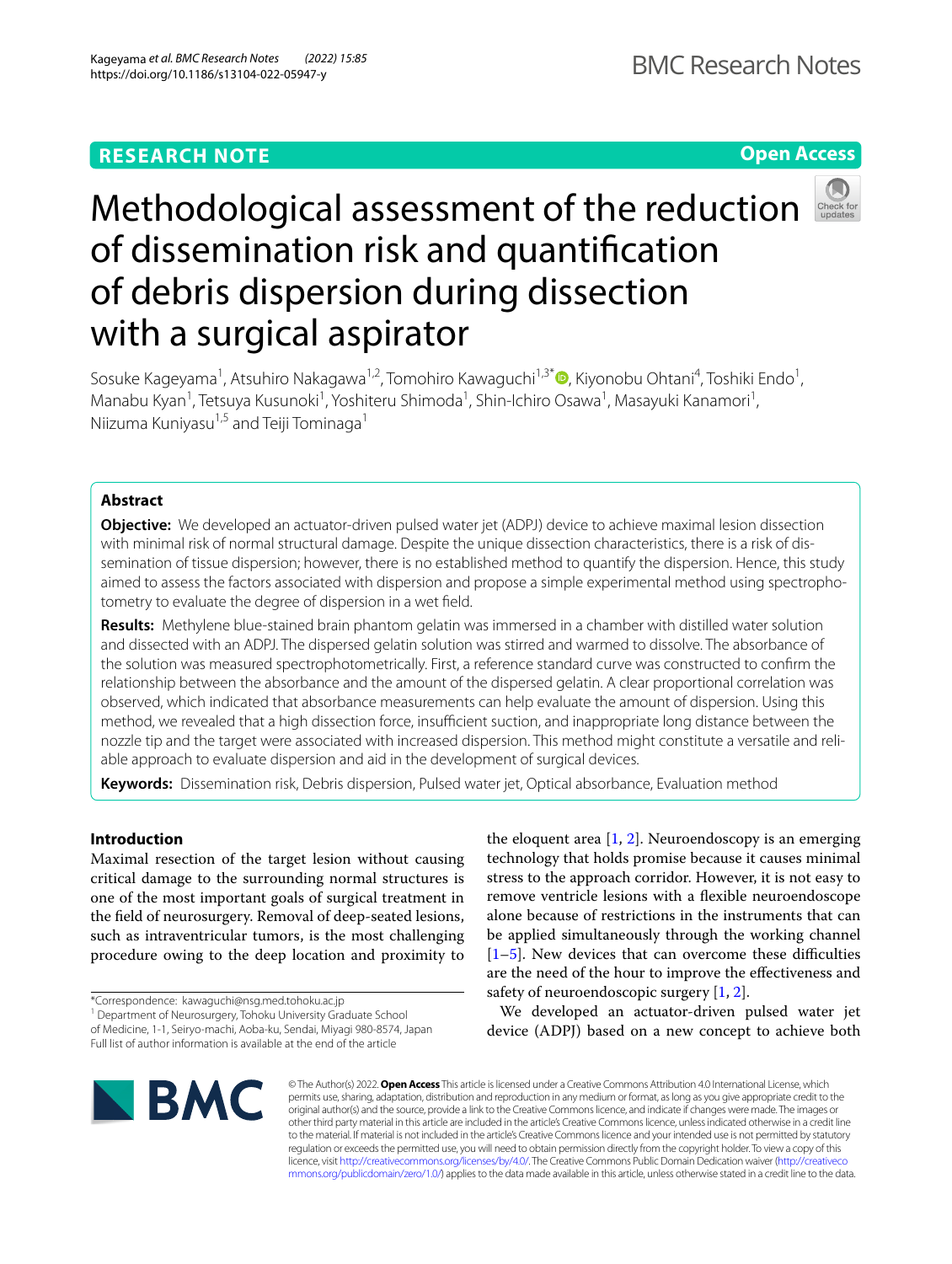maximal lesion dissection and minimal risk of normal structural damage [[6\]](#page-5-1). Ejected water from the jet penetrates parenchymatous tissue, but vessels and neuronal fbers are preserved because of the diferences in elasticity [\[7](#page-5-2)]. We reported the usefulness of ADPJ for ventricle dissection with vascular preservation based on tissue selectivity [[8](#page-5-3), [9](#page-5-4)]. Although ADPJ has unique characteristics for tissue dissection, the issue of tissue dispersion occurs during dissection.

In this report, we assess the factors associated with dispersion during tissue dissection with ADPJ to reduce the risk of dissemination. At present, there is no established method to evaluate the maneuver-related dispersion of the dissected tissue. Therefore, we propose a simple evaluation method based on spectrophotometry.

# **Main text**

# **Method**

# *Actuator‑driven pulsed water jet*

The basic structure of ADPJ is shown in Fig. [1](#page-1-0). Briefly, the piezoelectric actuator unit was attached to the end of the connecting pipe to drive the water (Fig.  $1A$ ). The pulsed water was ejected from the nozzle tip. The tip of the nozzle had an inner diameter of 0.15 mm. The suction tube was set outside the connection pipe to remove excess water and splash. The detailed mechanism and device structure are described elsewhere [[6](#page-5-1)].and then placed in the test chamber flled with 400 mL ofthe distilled water solution

# *Brain phantoms*

Experimental brain phantoms were constructed with gelatin (BCN300S, Nitta Gelatin Co. Ltd., Osaka, Japan) at a concentration of 5% w/v [gelatin weight (g)/total solution volume (mL)]. To assess the dispersion of the debris, the brain phantom was stained with 0.82 weight percent (wt%) methylene blue solution (Japan Pet Design Co. Ltd., Tokyo, Japan). The ratio of methylene blue to the total amount of gelatin was 0.123 wt% gelatin. The methylene blue solution was stirred and dissolved in warm distilled water at 65 °C and then cooled to 4 °C for 10 h for solidifcation.

# *Brain phantom dissection in wet‑feld condition*

The brain phantom was removed from the storage bufer just before the experiments; 5 mm sections were trimmed off the surface to ensure an equal gelatin surface and then placed in the test chamber flled with 400 mL of the distilled water solution (Fig. [1B](#page-1-0)). The chamber containing the brain phantom was placed on a solid stage (EZSM 3E020K, Oriental Motor Co. Ltd., Tokyo, Japan) that moved horizontally at 0.5 mm/s. The ADPJ nozzle was set perpendicularly against the phantom surface. A pulsed water jet was ejected toward the brain phantom in the water chamber for 100 s (Fig. [1B](#page-1-0)). A high-speed camera (NX4S2, IDT Japan Co. Ltd., Tokyo, Japan) was set in front of the nozzle and operated at a rate of 5000 frames/s to observe the dispersion. The dissected brain phantom and the solution were used for further analyses.

<span id="page-1-0"></span>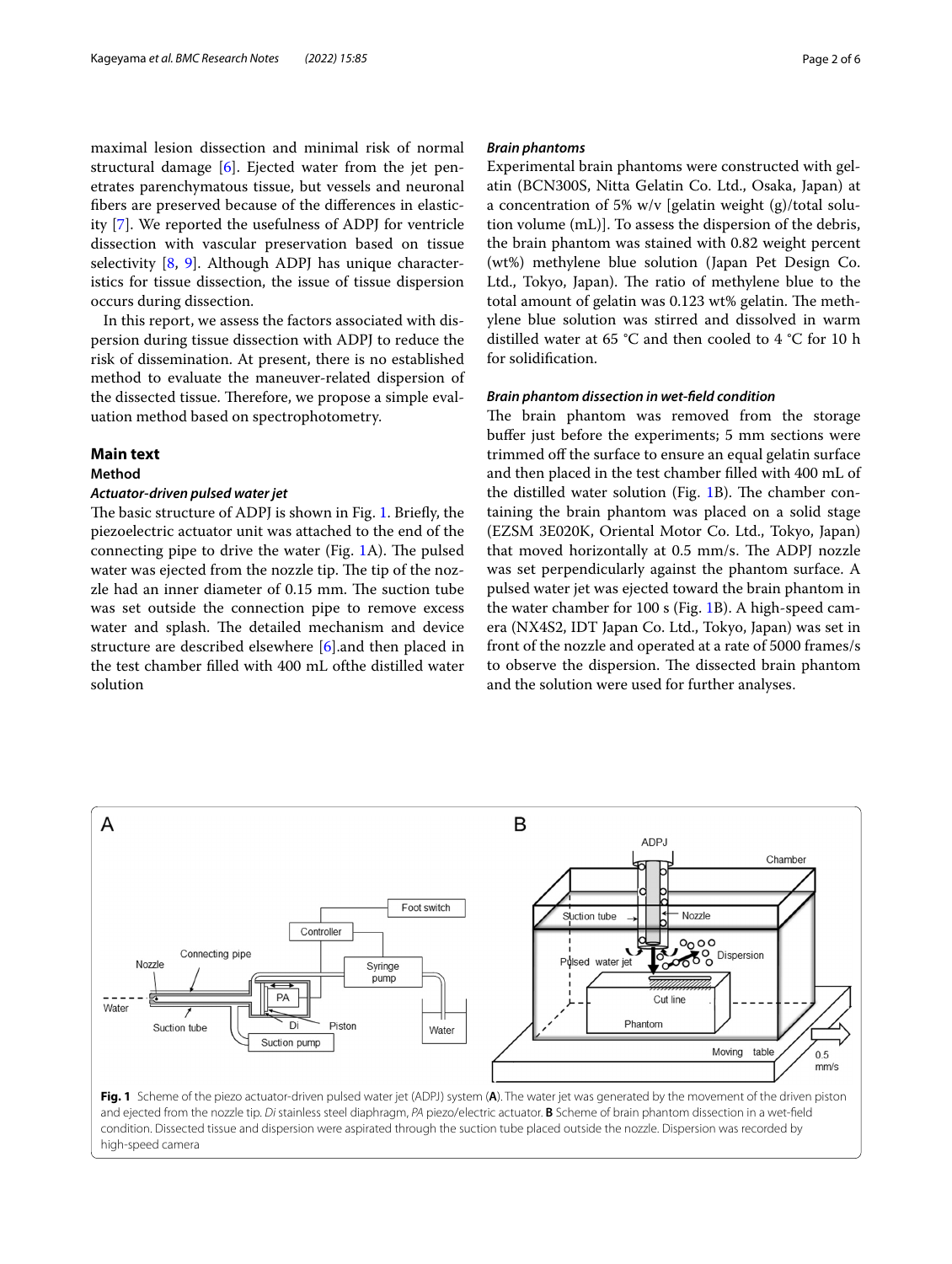# *Factors associated with dispersion*

The relationship between the amount of dispersion and the following factors was analyzed: input voltage of the actuator, suction rate, and the distance between the nozzle and the target (standoff distance). The input voltage of the actuator ranged from 20 to 80 V. The suction rate ranged from 0 to 200 mL/min. The standoff distance ranged from 1 to 2.5 mm. The basic operating conditions are input voltage 60 V, suction rate 200 mL/min, flow rate 7.6 mL/min, standoff distance 1.5 mm, and frequency 400 Hz [\[6,](#page-5-1) [10\]](#page-5-5). No other condition was changed during the investigation of a parameter. All experiments were repeated 10 times for each parameter.

# *Methylene blue absorbance*

Methylene blue is a near-infrared dye, with a maximum absorbance between 600 and 1000 nm. All absorbance values were measured using an optical spectrophotometer (ASV11D, AS ONE Co. Ltd., Osaka, Japan)  $[11–13]$  $[11–13]$  $[11–13]$  $[11–13]$ . The methylene blue-stained solution was poured into a clear cuvette, and absorbance at 664 nm was measured. The measurements were repeated three times for each sample, and the mean was determined.

# *Correlation between methylene blue absorbance and gelatin concentration*

To establish the relationship between the absorbance and the amount of dispersed gelatin, a reference standard curve was constructed. Seven pieces of the blue-stained gelatin, ranging from 20 to 400 mg, were precisely weighed using a laboratory balance (Fx-300i, A&D Co. Ltd., Tokyo, Japan) and dissolved in warmed water (100 mL, 65 °C). The absorbance at 664 nm was measured six times for each solution using a spectrophotometer. A clear proportional correlation was noted between absorbance and concentration, which indicated that measuring the absorbance of the solution can help in evaluating dispersion (Fig. [2\)](#page-2-0).

# *Measurement of dispersion after ADPJ dissection*

After dissection by ADPJ, the brain phantom was removed. Subsequently, the solution containing the dispersed gelatin was stirred and warmed to 65 °C for 10 min to dissolve the dispersed gelatin and equalize the concentration. The absorbance of the solution was measured spectrophotometrically, and the total dispersion was calculated using the standard curve described above.

# *Statistical analysis*

Pearson product–moment correlation coefficient was calculated using JMP Pro 16 software (SAS Institute



<span id="page-2-0"></span>Inc., Cary, NC, USA). Statistical signifcance was set at a  $p < 0.05$ . In the correlation test, r showed the correlation between the x- and y-axis. The absolute value of r  $(|r|)$  denoted the strength of the correlation, and  $|r| > 0.7$  was defined as a strong correlation. All values were expressed as mean $\pm$ standard deviation.

# **Results**

# *Dispersion and input voltage*

To evaluate the relationship between dispersion and ADPJ input voltage, we examined diferent voltages, i.e., 20, 40, 60, and 80 V. Other parameters remained the same as the basic operating conditions. With the setting of 20 V, a small amount of dispersion was detected. The amount of dispersion increased as the input voltage was increased ( $r = 0.9534$ ,  $p < 0.05$ ) (Fig. [3](#page-3-0)A).

# *Dispersion amount and suction rate*

To assess the relationship between dispersion and ADPJ suction rate, we analyzed diferent suction rates, i.e., 0, 50, 100, and 200 mL/min. Other parameters remained the same as the basic operating conditions. Without suction, the dispersion was maximum and, with a suction rate of 50 mL/min, the dispersion could not be controlled well. The amount of dispersion decreased with the increase in suction rate ( $r = −0.8683$  $r = −0.8683$ ,  $p < 0.05$ ) (Fig. 3B).

# *Dispersion and standof distance*

To investigate the relationship between dispersion and ADPJ standoff distance, we checked the different standoff distances, i.e., 1, 1.5, and 2.5 mm. Other parameters remained as per the basic operating conditions. When the standoff distance was closer than 1 mm, gelatin surface was distorted and damaged due to suction force. suction injury of the gelatin block itself occurred. The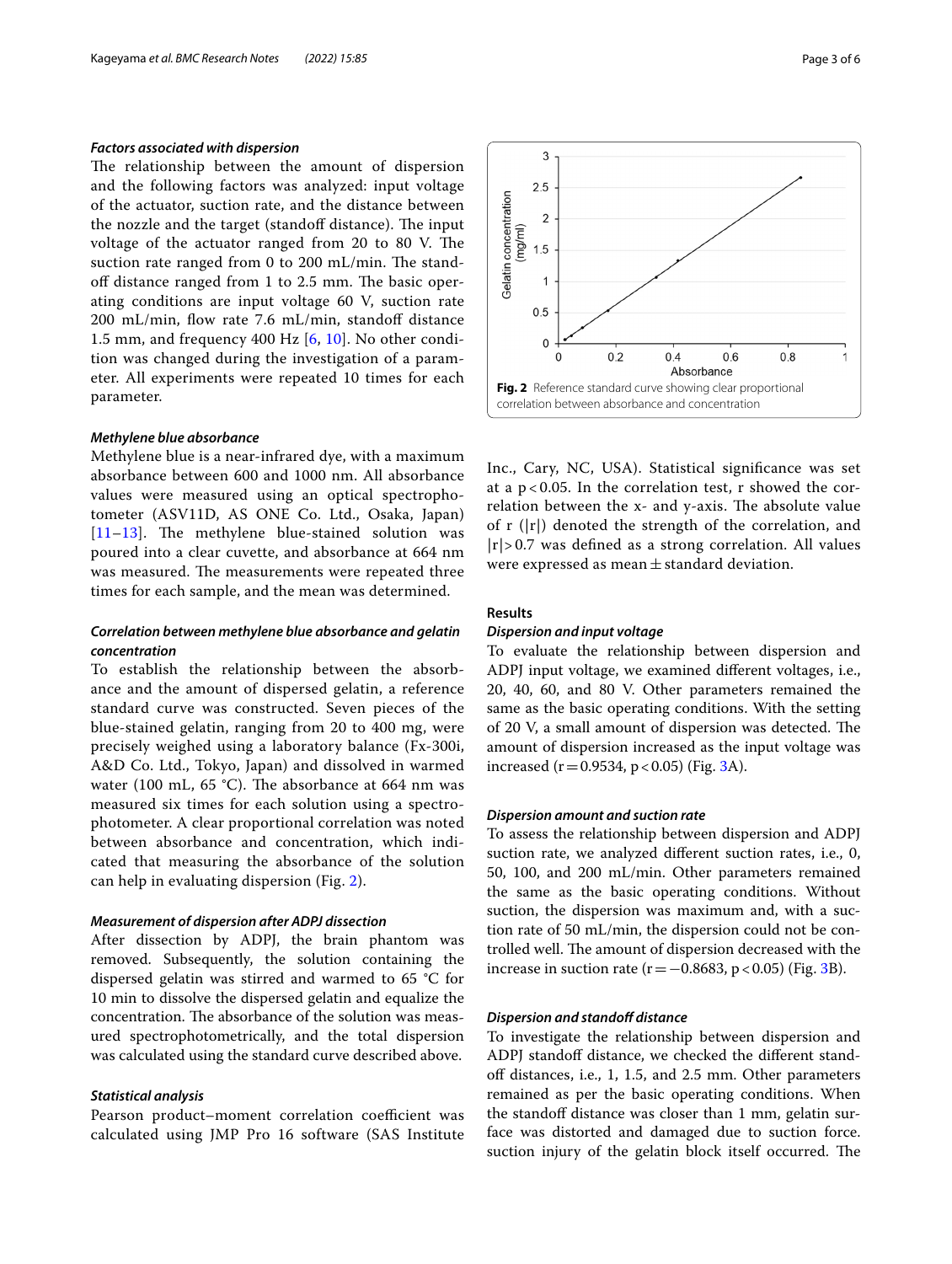

<span id="page-3-0"></span>greater the distance from the target, the higher was the dispersion ( $r = 0.8853$ ,  $p < 0.05$ ) (Fig. [3C](#page-3-0)).

# **Discussion**

Tremendous efforts have been taken to develop innovative devices that can improve surgical outcomes. New devices are designed based on unique concepts. Device safety and efficacy should be confirmed in an in vitro setting before applying it in an in vivo setting. Since improvement of the dissection profle is one of the most focused issues in the development of new dissection devices, the risk of minute tissue dispersion has not been well studied. Furthermore, there is no established method to evaluate dispersion. This study proposed and confrmed a simple quantitative method to assess tissue dispersion during surgical dissection in a wet feld condition. According to this indicator, we assessed the factors associated with tissue dispersion.

We have been engaged in the development of new devices for more than 20 years. ADPJ is one of the most promising dissection devices and has achieved maximal resection with minimal risk of normal structural damage. In the process of in vivo experiments, we detected dispersing debris. Nakayashiki et al. estimated dispersion during dissection maneuvers by measuring the volume of splashed dots in two dimensions [[14\]](#page-5-8). Although this

evaluation method is unique and reliable, its application is limited to dry-feld dissections. Moreover, small pieces of tissue might be dispersed in three dimensions during surgery.

To overcome such limitations in the evaluation of dispersion, we employed the technique used in basic research. In these felds, accurate measurement of the concentration of certain substances is quite important, but direct measurement is not always available. Thus, indirect methods are widely used. In our study, we dissected a gelatin-based brain phantom using ADPJ; hence, it was difficult to directly quantify the amount of dispersed gelatin in an in vitro setting. Thus, the brain phantom matrix was stained with methylene blue and, by measuring its absorbance, the concentration of the matrix was indirectly inferred.

This study revealed that both dissection force and suction rate are important factors in dispersion. Unsurprisingly, the brain phantoms were dissected more deeply with the use of higher input voltage and greater dispersion. Moreover, a higher suction rate was associated with less dispersion. To achieve efective dissection, adequate dissection force is necessary, and mickle dispersion is inevitable; therefore, strong aspiration is required. Our results suggest that an appropriate standoff distance between the nozzle tip and the target is crucial since a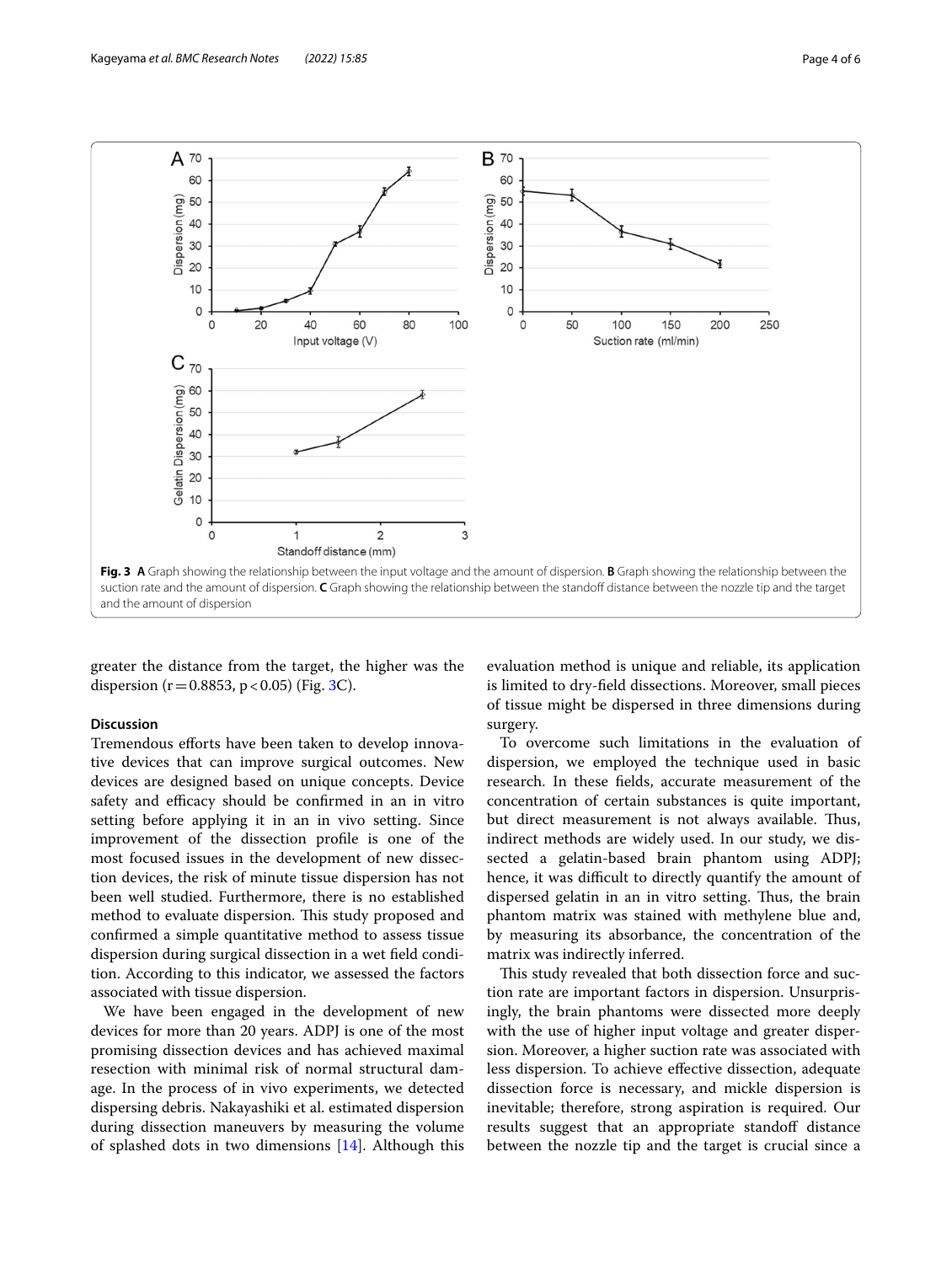short distance may injure the tissue, while a long distance might increase the risk of dispersion.

# **Conclusions**

We have described a simple method for evaluating tissue dispersion during surgical maneuvers, which has not been previously established. For the development of new dissection devices, dispersion control is one of the key issues to alleviate the risk of dissemination. Appropriate suction systems can efectively avoid surgical maneuverrelated dissemination even with valid dissection devices, such as cavitron ultrasonic surgical aspirator (CUSA) and ADPJ.

# **Limitations**

The present study has several limitations. First, the surface of the gelatin brain phantom can be dissolved in the solution without dissection during the experiment. A control phantom without ADPJ dissection was immersed in the solution for the same duration as the dissection experiment, and spectrophotometry revealed that elution was very low. Hence, no special consideration was required (data not shown). Second, the suction rate was higher than the ADPJ flow rate, so the volume of the solution in the chamber decreased during the experiment. Thus, we chose 100 s as the duration of dissection to avoid drying up of the solution. In a clinical setting, alteration of intracranial pressure by the excessive drainage of cerebrospinal fuid should be taken into consideration. Third, there might be measurement errors associated with spectrophotometry. Our method did not amplify the signals; hence, the absorbance value was not high with minute deviations, which resulted in reliable results. In fact, the standard curve showed a good correlation between the gelatin concentration and the methylene blue absorbance (Fig. [2](#page-2-0)). Fourth, although we showed that higher input voltage was associated with increased dispersion, the dissection efficacy was not assessed. In a clinical setting, the maximal dissection of the target lesion is the primary purpose of the surgery. To achieve both effective dissection and a low dispersion rate, further optimization of the ADPJ condition is required. Finally, our method to evaluate dispersion was confrmed by ADPJ only, and there is no comparable data with other dissection devices such as CUSA. The setting condition is completely diferent among devices, and the results cannot be compared directly. Collecting more data and confrming the fndings are planned in the future to strengthen the reliability.

#### **Abbreviations**

ADPJ: Actuator-driven pulsed water jet; CUSA: Cavitron ultrasonic surgical aspirator.

#### **Acknowledgements**

The authors acknowledge Emiko Kaneda for technical support in data collection. The authors also acknowledge Emiko Kaneda, Kyoko Sugai, Naoko Terashima, and Mari Komuro for administrative assistance.

# **Authors' contributions**

Concept/design: SK, ToK, and AN. Data analysis/interpretation: AN, TT. Data Acquisition: SK, KO, TE, MK, TeK, YS, SO, MK, and AN. Drafting of the article: SK, TK1, and AN. Critical revision of the article: TK1, AN, KN, and TT. All authors read and approved the fnal manuscript.

### **Funding**

This study was supported by the following funds: Grant-in-Aid for Scientifc Research (A) 18H04157; Grant-in-Aid for Scientifc Research (B) 19H03755; Grant-in-Aid for Scientifc Research (C) 20K12057, 19K08090, 18K08561,18K08932, 18K08960; Grant-in-Aid for challenging Exploratory Research, 16K15810, from the Japanese Ministry of Education, Culture, Sports, Science, and Technology (MEXT). This research was supported by AMED under Grant Number \_JP19hm0102064\_. Dr. Nakagawa and Dr. Tominaga received research support for this study from Seiko Epson Co., Ltd., under a collaborative research contract with Tohoku University. This study was funded in part by a grant from the Japanese Foundation for Research and Promotion of Endoscopy. The Translational Research Network Program and Dr. Kawaguchi, Dr. Nakagawa, and Dr. Tominaga are patent holders for technologies with Seiko Epson Co., Ltd., including the supply of the piezo ADPJ system. The funding body had no role in study design, collection, analysis, interpretation of the data, or drafting of the manuscript.

#### **Availability of data and materials**

The datasets used and/or analyzed during the current study are available from the corresponding author upon reasonable request.

### **Declarations**

# **Ethics approval and consent to participate**

Not applicable.

### **Consent for publication**

Not applicable.

#### **Competing interests**

The ADPJ device was a free rental from Seiko Epson Corporation under a collaborative research contract with Tohoku University to T.K, T.K., and A.N.

### **Author details**

<sup>1</sup> Department of Neurosurgery, Tohoku University Graduate School of Medicine, 1-1, Seiryo-machi, Aoba-ku, Sendai, Miyagi 980-8574, Japan. <sup>2</sup>Department of Biodesign, Clinical Research, Innovation, Education Center, Tohoku University Hospital, Sendai, Miyagi, Japan. <sup>3</sup> Department of Neurosurgery, Kohnan Hospital, Sendai, Miyagi, Japan. <sup>4</sup>Institute of Fluid Science, Tohoku University, Sendai, Miyagi, Japan. <sup>5</sup> Department of Neurosurgical Engineering and Translational Neuroscience, Tohoku University Graduate School of Medicine, Sendai, Miyagi, Japan.

Received: 6 October 2021 Accepted: 2 February 2022 Published online: 02 March 2022

#### **References**

- <span id="page-4-0"></span>1. Marcus HJ, Seneci CA, Payne CJ, Nandi D, Darzi A, Yang GZ. Robotics in keyhole transcranial endoscope-assisted microsurgery: a critical review of existing systems and proposed specifcations for new robotic platforms. Neurosurgery. 2014;10(Supplement 1):84–95.
- <span id="page-4-1"></span>2. Snyderman CH, Carrau RL, Prevedello DM, Gardner P, Kassam AB. Technologic innovations in neuroendoscopic surgery. Otolaryngol Clin North Am. 2009;42(5):883–90.
- 3. Albright AL, Okechi H. Use of the NICO Myriad device for tumor and cyst removals in a developing country. Childs Nerv Syst. 2012;28(4):599–604.